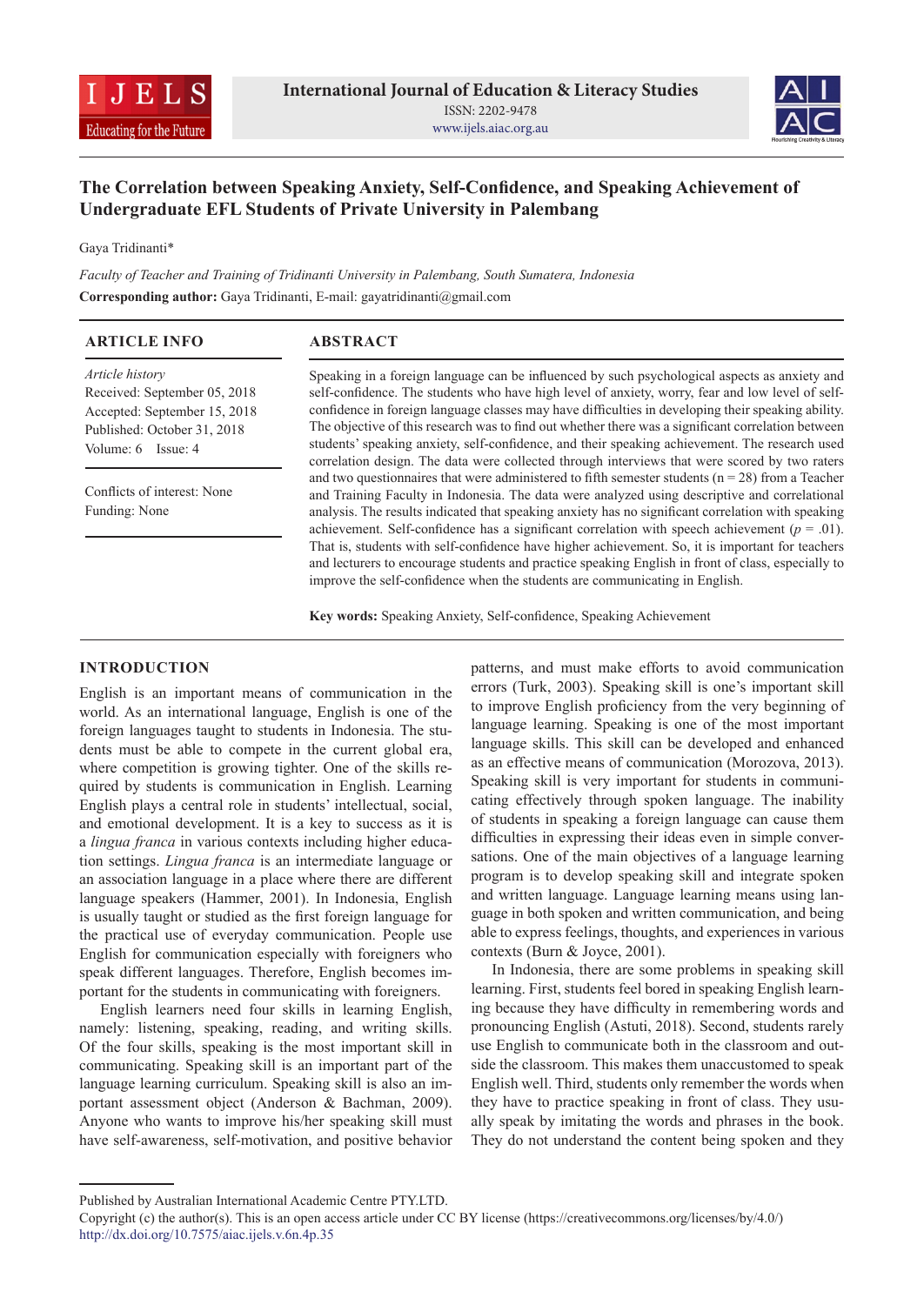do not speak spontaneously using their own words. In order to meet the target of learning English, speaking skill has several problems, both internal and external. Internally, speaking skill learning makes them feel anxious. They may be reluctant to use the target language because they may be afraid of making a mistake. Students may feel uncomfortable speaking English because they do not use the means of communication that they usually do (Nascente, 2001).

In the early stages of learning English, students usually face many difficulties, especially in understanding grammar, pronunciation, and others. Students find it difficult, feel uncomfortable and make mistakes. Students become anxious in speaking. After it happens repeatedly, students experience speaking anxiety a second language (McIntyre, 1999). On the other hand, students who are competent in learning English but they think that they are not successful in the class lack self-confidence. One's confidence in realizing the goal of language learning is related to one's development of speaking skills. Various factors can lower one's confidence. For example, someone who is competent for a job but he/she is hesitant to start the job, he/she has low self-confidence. The center of self-confidence is cognition, therefore the success or failure of a person is felt cognitively (Rubio, 2007).

According to the English First English Proficiency Index (EF EPI), Indonesia with a score of 52.91 ranked 32nd out of 72 countries in the world based on research conducted by the international education company English First (EF) (Valentina, 2016). Meanwhile in 2017, Indonesia with a score of 52.15, ranked 39<sup>th</sup> out of 80 countries (Valentina, 2017). Thus, Indonesia with low-level English proficiency shows its ability is still at a low stage and has not been able to negotiate, mediate and lobby, or compete with other countries in learning English. It means that speaking skill is still low. It is important for educators and lecturers to encourage and motivate students to speak English, especially in the classroom.

The result of early observation on English learning program of Tridinanti University in Palembang on September 2017 shows that the students' speaking skill in fifth semester is as follows. First, some students feel uncomfortable in speaking English in front of class. They have no preparation and enough English words. Second, many students feel less confident in speaking English. They are still thinking about English at structural and sentential levels. Some students feel intimidated by lecturers who give them many tasks. Furthermore, some students can not speak English well. They are afraid of making mistakes. Finally, most students do not have the opportunity to engage in English communication activities. Only the more intelligent students are active in communicating in English and dominating English learning in class.

#### **Objective and Research Questions**

Based on the above explanation the researcher is interested to conduct the present research. The objective of this study was to determine the correlation between speech anxiety and self-confidence with students' speaking achievement. Thus the research questions are as follows.

1. Is there a correlation between anxiety and students' speaking achievement?

2. Is there a correlation between self-confidence and students' speaking achievement?

#### **LITERATURE REVIEW**

Speaking involves two or more people who make two-way communication. Speaking is one of the language skills in everyday life used for communication. Fulcher (2003, p. 23) defines speaking as "the verbal use of language to communicate with others." Speaking is a productive oral skill usually performed by two or more people. Chaney (2002) states that speaking is a process of interaction between two or more people by developing and sharing ideas through the use of verbal and non verbal symbols, in various contexts.

Hammer (2001) states that the ability to speak fluently assumes not only the features of knowledge (e.g., speech, expressive, lexical and grammatical as well as language negation) but also skills for processing information (e.g., language processing, interacting with information processing and others). Brown and Yule (2000) suggest that there is a clear distinction in speaking between interactional functions and transactional functions that focus on information exchange. Brown (2007) states that the ability to speak focuses on two things, namely: the language form and function. The form of language will focus on how to use language that matches the pattern, structure, vocabulary and language elements. Then, the language function will focus on how to use language elements and purpose.

Tsiplakides (2009) stated that speaking anxiety is a person's reluctance to participate in conversations using a particular language. It is due to lack of motivation and low performance. Speaking anxiety is a common phenomenon in learning English as a foreign language. English learners are more anxious in speaking foreign language because they have no ability and less practice in speaking English in class.

In examining English-speaking students on how they learn a foreign language, Cohen and Norst (1999) found that students have expressed their fears and anxiety when they are put in situations where they have to perform before their peers and their teacher. These fears and anxiety are reflected not only through the use of such words as embarrassment, trauma, unnerving, frightening, resentment, frustration and so on, but also through their physical responses.

Kayaoğlu and Sağlamel (2013) found several causes of language anxiety. They are (1) linguistic difficulty in the form of lack of vocabulary, lack of grammatical understanding and bad pronunciation; (2) cognitive challenges in the form of feelings of fear can not communicate, fear of failing the test, the fear of making mistakes, shame to fail in front of others, low self-esteem; (3) lack of understanding of the original language; (4) teacher's role and competitiveness. The results showed that the speaking anxiety of respondents more due to linguistic difficulty, especially the lack of vocabulary, less understanding of grammar, and bad pronunciation. The results of studies conducted by Horwitz (2001) and Le (2004) indicate that in a variety of language learning contexts there are about one third of foreign language students who experience at least moderate level of foreign language anxiety.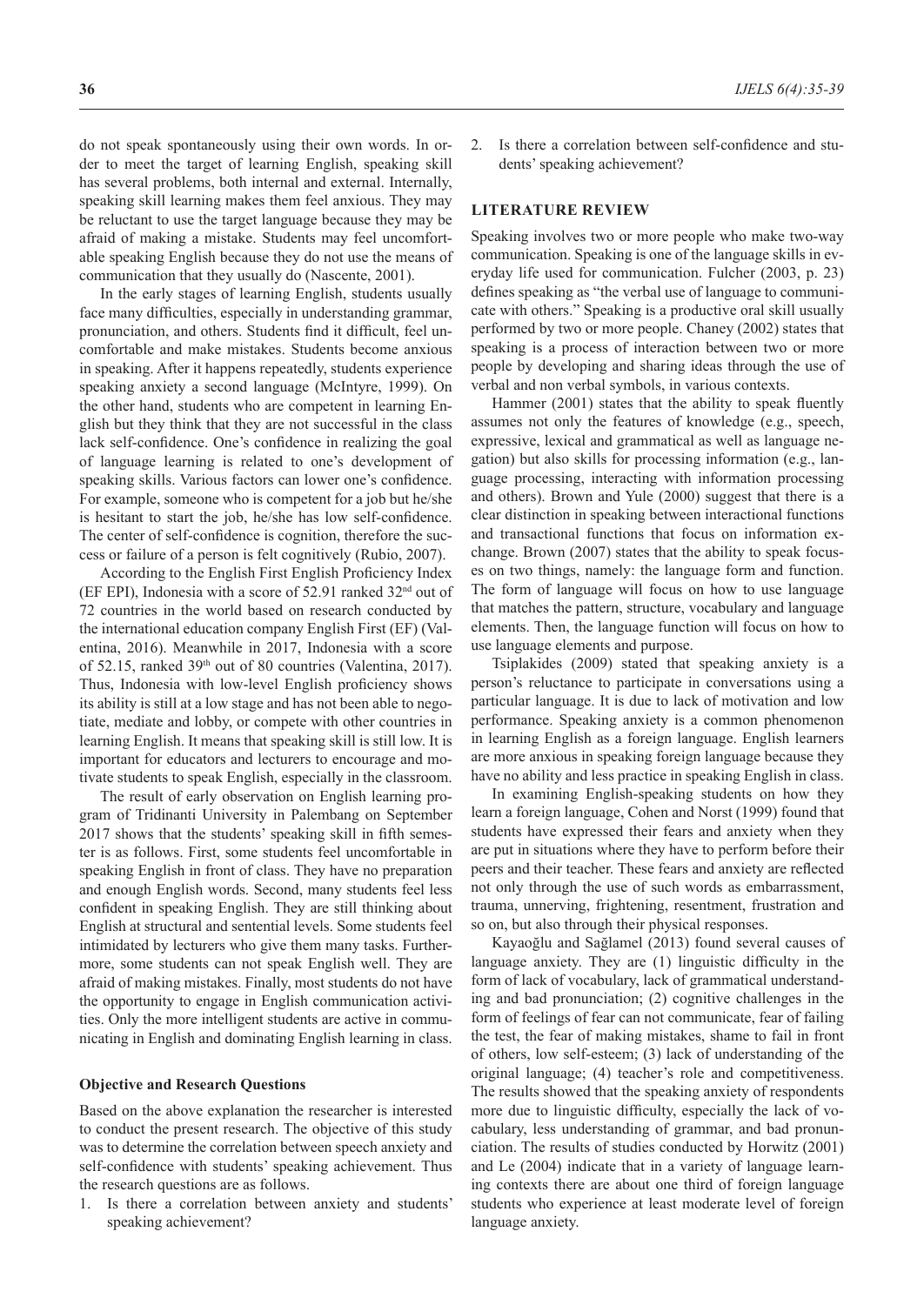Murray (2006) states that self-confidence is a firm belief. If a person is convinced of something, he/she is not worried about the outcome, he/she simply takes it for granted that it will go well. According to Ansari and Oskrochi (2004) self-confidence is related to selection, motivation, perseverance, vulnerability, and patterns of subjective expectations, ambition and ambitious influence of one's self. Therefore, a person with high self-confidence is more likely to achieve positive and successful outcomes. Thus, self-confidence as a belief in something will work well and succeed. A similar opinion is stated by Adalikwu (2012) that self-confidence as a belief that someone has it in his/her ability to succeed in a task, based on whether he/she is able to do that or not a task in the past. So, when students are confident about their abilities irrespective of their past experiences, they will succeed in their learning. Lawrence (2006) states that self-confidence is a set of beliefs about one's talents and abilities. Thus, students who are confident are successful in their learning because they believe in their abilities and never give up.

#### **METHOD**

This research is concerned with three variables, students' level of anxiety to speak English, students' level of confidence to speak English, and students' English speaking achievement. Acorrelational design was employed to test the relationship between students' speaking anxiety, students' self-confidence and students' speaking achievement. Survey method was used to collect the data and regression correlation was used for analyzing the data. The study aims to know the extent to which differences in one characteristic or variable are related to differences in one or more other characteristics or variables. A correlation occurs if the independent variable (X) increases and the dependent variable (Y) also increases (Leedy & Ormrod, 2010).

The population in this research is all fifth semester students of Study Program of English Language Education of a private University in Palembang in the academic year 2017- 2018. The researcher assumed that the fifth semester students have a competency of speaking since they have taken the speaking subject from semester 1. It consisted of two classes, regular A and regular B, that have different numbers of students from each semester. Therefore, the researcher used convenience non-random sampling. There were 28 students as samples who followed the speaking test that the researcher distributed. The researcher distributed the questionnaires and conducted the speaking test in two sessions. For the first meeting the researcher gave the instruction about the upcoming speaking test for next meeting. Then in the second meeting an individual speaking test with certain topics was given to each student in 7-10 minutes. After that, the researcher distributed the questionnaires. There were two questionnaires, speaking anxiety questionaire consisting of 17 items and self-confidence questionnaire consisting of 20 items. To find out the validity of the quesionnaires, a panel of experts validated the instruments. The researcher also tested the inter-rater reliability of the writing scores. Pearson Product Moment correlation coefficient was used to analyze the correlation between the independent variable (anxiety of speech and confidence)

and the dependent variable (speech achievement). Then, in analyzing the data, the researcher focused on questionnaires and speaking test. The scoring of the speaking test was based on the rubric. This rubric is called Practical Rating Rubric of Speaking Test (P2RST). It enables the rater to perform scoring mechanism more efficiently and economically than the existing analytical rubrics. Its subscales include communicative competences, grammar, vocabulary, pronunciation, discourse, and strategic competence. Its band score ranges between 0 and 4 showing the most basic to the most competent performance level, respectively (Latifa, Rahman, Hamra, & Jabu, 2015). The data obtained from the questionnaires and speaking test were analyzed by using SPSS (Version 20).

# **RESULT AND DISCUSSION**

The result shows that speaking anxiety score mean was 52.14, minimum score was 33, maximum score was 73, and the standard deviation was 8.26 (Table 1).

There were three categories of students' speaking anxiety; high, medium and low. There were 3.57% students classified in high category, 53.5% students were classified in medium category and 42.9% students were classified in low category. In other words, it was found that the students had medium level of speaking anxiety.

The result shows that self-confidence score mean was 72.64, minimum score was 56, maximum score was 87, and the standard deviation was 7.504. There were three categories of self-confidence; high, medium and low. While none of the students was categorized in high level of self-confidence, 82.1% students were classified in medium level and 17.9% students were classified in low level of self-confidence. It means that the students had medium level of self-confidence.

Finally regarding the speaking achievement of the students, the mean score was 71.96, minimum score was 45, maximum score was 100 and the standard deviation was 16.518. Students' speaking achievement was divided into five categories of excelent, good, average, poor, and very poor. There were 32.1% students classified in excelent category, 32.1% students were classified in good category, and 35.8 students were classified as average. In contrast, there were none of the students classified in poor or very poor categories.

### **Correlation between Students' Speaking Anxiety and Speaking Achievement**

The Pearson Product Moment correlation coefficient was used to test the correlation between independent variables (speaking anxiety and self-confidence) and dependent variable (speaking achievement). Table 2 shows the results of correlation analysis for speaking anxiety and speaking achievement:

It was found that correlation coefficient between students' speaking anxiety and speaking achievement was *r* = .157 at the significance level of  $p = .425$ . Speaking anxiety has no significant correlation with speaking achievement since the significant value  $(p = .425)$  was higher than .05. That is, students' speaking anxiety has a significantly negligible relationship with students' speaking achievement. So, one of the most recurrent problems in the conversation class is speaking anxiety.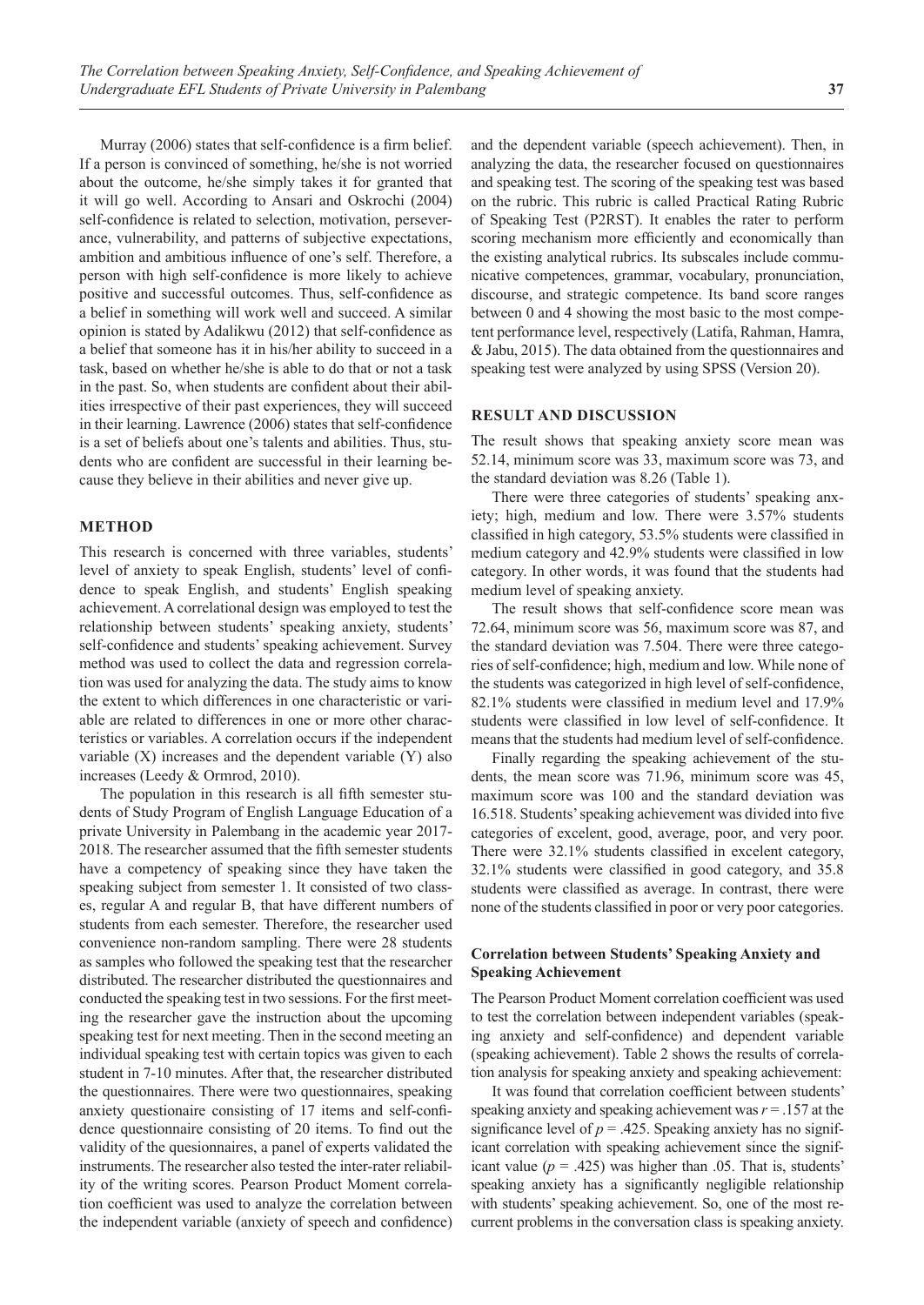| $\ldots$             |       |           |                      |                          |                          |
|----------------------|-------|-----------|----------------------|--------------------------|--------------------------|
| <b>Variable</b>      | Mean  | <b>SD</b> | Catagory             | <b>Frequency</b>         | Percentage               |
| Speaking anxiety     | 52.14 | 8.263     | High $($ >68)        |                          | 3.57                     |
|                      |       |           | Med $(51-68)$        | 15                       | 53.5                     |
|                      |       |           | Low $(\leq 51)$      | 12                       | 42.9                     |
| Self-confidence      | 72.64 | 7.504     | High( >88)           | $\overline{\phantom{a}}$ | $\overline{\phantom{a}}$ |
|                      |       |           | Med (66-88)          | 23                       | 82.1                     |
|                      |       |           | Low $(< 66)$         | 5                        | 17.9                     |
| Speaking achievement | 71.96 | 16.518    | Excellent $(81-100)$ | 9                        | 32.1                     |
|                      |       |           | Good $(61-80)$       | 9                        | 32.1                     |
|                      |       |           | Average $(41-60)$    | 10                       | 35.8                     |
|                      |       |           | Poor $(21-40)$       | $\overline{\phantom{a}}$ | $\overline{\phantom{a}}$ |
|                      |       |           | Very poor $(0-20)$   |                          | -                        |
|                      |       |           |                      |                          |                          |

**Table 1.** The distribution of descriptive statistic

**Table 2.** Relationship between speaking anxiety and speaking achievement scores

**Table 3.** Relationship between self‑confidence and speaking achievement scores

| <b>Correlations</b>  |                            |                                |  |  |  |
|----------------------|----------------------------|--------------------------------|--|--|--|
|                      | <b>Speaking</b><br>anxiety | <b>Speaking</b><br>achievement |  |  |  |
| Speaking anxiety     |                            |                                |  |  |  |
| Pearson correlation  | 1                          | 0.157                          |  |  |  |
| $Sig. (2-tailed)$    |                            | 0.425                          |  |  |  |
| n                    | 28                         | 28                             |  |  |  |
| Speaking achievement |                            |                                |  |  |  |
| Pearson correlation  | 0.157                      | 1                              |  |  |  |
| Sig. (2-tailed)      | 0.425                      |                                |  |  |  |
| n                    | 28                         | 28                             |  |  |  |

Speaking anxiety is a feeling of fear and worry associated with language speaking. Clement (2001) as cited in De Bot, Lowie, Verspoor, & Verspoor, 2005, p. 201) finds the relationship among self-confidence, anxiety, and motivation. He also states that the absence of anxiety in learning or using the language will promote self-confidence and success in language learning.

### **Correlation between Students' Self-confidence and Speaking Achievement**

The correlation between self-confidence and speaking achievement was analyzed. Table 3 illustrates the results of this analysis:

It was found that the correlation coeficient between students' self-confidence and their speaking achievement was  $r = .480$ . It means students' self-confidence and their speaking achievement were moderately correlated. Since the p-value (.01) was lower than .05. the correlation was significant.

The result of research indicating a significant correlation between self-confidence and speaking achievement is consistent with Kalanzadeh, Mahnegar, Hassannejad, and Bakhtiarvand (2012) results that showed highly self-confident students were found to be more inclined to involve themselves in the conversations and other spoken activities in the classroom including the oral production of stories in English. That is, self-confidence is very important for EFL learners to perform their language skills in real-life situations. Krashen (1982) (as cited in De Bot et al., 2005) proposes a hypothesis called **Correlations Self‑confidence Speaking achievement** Self-confidence Pearson correlations  $1$  0.480\*\* Sig. (2-tailed) 0.010 n 28 28 Speaking achievement Pearson correlations  $0.480**$  1 Sig. (2-tailed) 0.010 n 28 28

\*\*Correlation is significant at the 0.01 level (2‑tailed)

affective filter hypothesis, which states that the students who are able to avoid negative attitudes (including anxiety, lack of motivation, and lack of confidence) will attain success in SLA.

Brown (2007) suggests that to build students' self-confidence the teacher should tell students explicitly (verbally and nonverbally) that s/he indeed believes in them and teachers should have them make lists of their strength, of what they know or have accomplished so far in the course. Mak (2011) suggests that language instructors should consider students' linguistic and pragmatic competence, and also need to take their psychological needs into account, and attempt to meet such psychological needs, identifying and countering affective factors that can impact upon students' learning.

Brown (2007) also suggests self-confidence as one of twelve principles of language teaching. He states that the students' belief to be able to accomplish the work will be a factor that determines their success in language learning. He further argues that the heart of all learning is students' belief in their ability to complete the tasks. If they firstly believe that they can do the tasks, the self-confidence will appear to motivate them in achieving and finishing the tasks. That is one of the keys to become successful in language learning.

#### **CONCLUSION**

This study set out to examine the relationship between speaking anxiety and self-confidence with speaking achievements